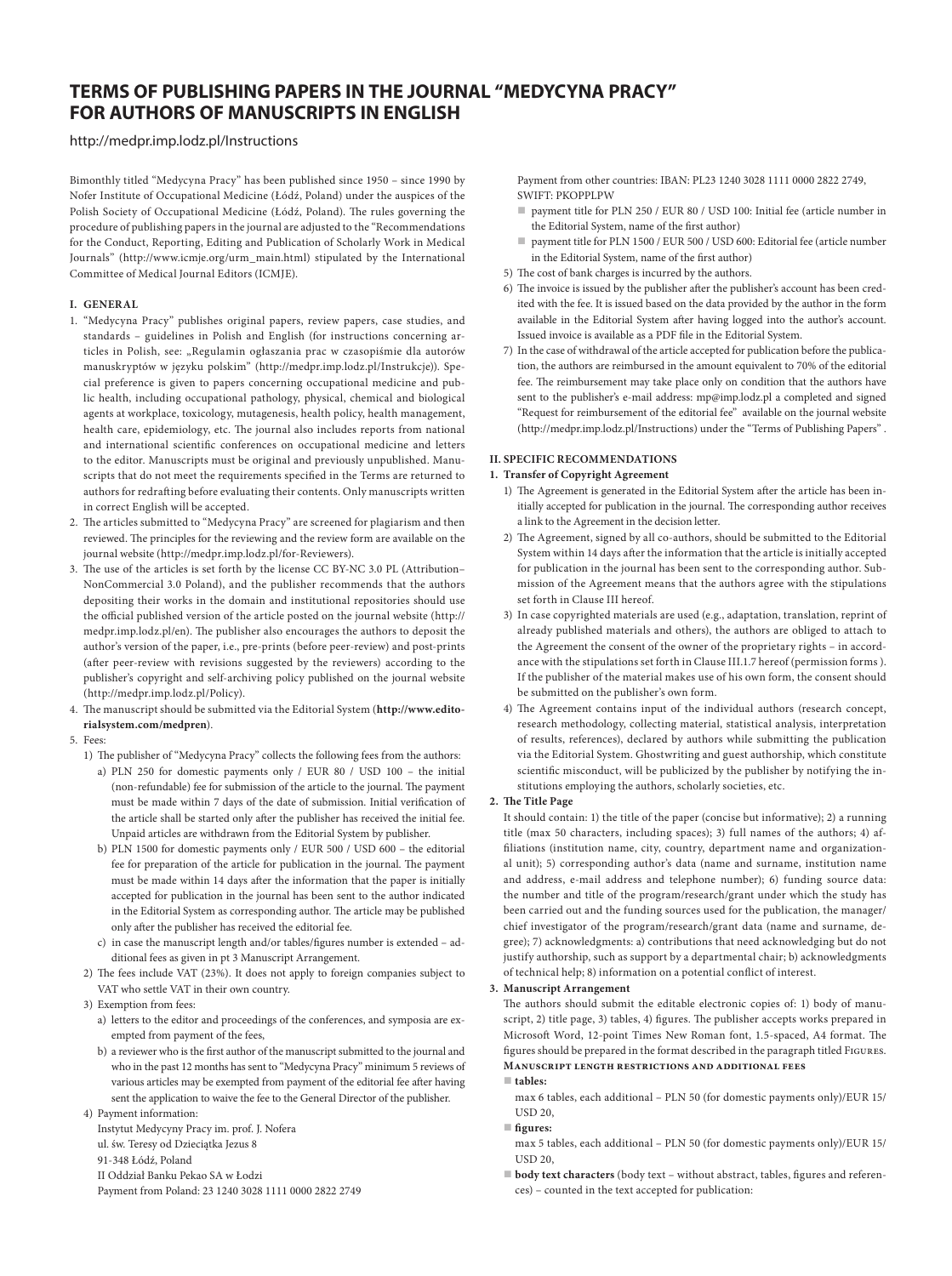**– review papers:**

max 40 000 characters, including spaces, each additional 1800 characters – PLN 30 (for domestic payments only)/EUR 10/USD 15,

- **original papers:**
- max 30 000 characters, including spaces, each additional 1800 characters PLN 30 (for domestic payments only)/EUR 10/USD 15.

Authors whose articles exceed the given limits will be informed via e-mail on the final amount payable.

**Abstract:** Up to 300 words.

The abstract should provide the context or background for the study and should state the study's purpose, basic procedures (selection of study participants, settings, measurements, analytical methods), main findings (giving specific effect sizes and their statistical and clinical significance, if possible), and principal conclusions. It should emphasize new and important aspects of the study or observations, note important limitations, and not overinterpret findings.

- Original papers: the abstract should have a structured form, i.e.: Objectives, Material and Methods, Results, Conclusions.
- Review papers: the abstract should be descriptive, i.e., containing most important information on the scope and type of review, methods of collection and selection of literature, as well as a short summary of the results of the review, with an indication for further research.

**Key words:** 6 key words – according to the Medical Subject Headings (MeSH) (https://www.nlm.nih.gov/mesh/authors.html).

**Original papers:** These should present the methods and results of authors' own research and thorough evaluation and the reference to other research on the topic. They should include:

- **Introduction:** It should give a clear, concise account of the background of the problem and the rationale behind the investigation. Only references with a direct bearing on the work submitted should be cited.
- **Material and Methods:** This section should be detailed so as to give the reader a clear idea of what has been done. Full names of drugs, chemicals, etc., should be specified, together with the sources from which they have been obtained. A chemical's full name should precede its trade, common-usage name, or its abbreviation. Non-metrical measurement units, if used during the investigation, must be accompanied by their metric (SI) equivalents.
	- **Ethics:** When reporting experiments on human subjects, indicate whether the procedures followed were in accordance with the ethical standards of a responsible committee on human experimentation (institutional or regional) and with the Helsinki Declaration as revised in 2013. Do not use patients' names, initials, or hospital numbers, especially in illustrative material. When reporting experiments on animals, indicate whether the institution's or a national research council's guidelines or any national law on the care and use of laboratory animals were followed.
	- **Statistics:** Describe statistical methods with enough detail to provide a knowledgeable reader with access to the original data to verify the reported results. When possible, quantify the findings and present them with appropriate indicators of measurement error or uncertainty (such as confidence intervals). Avoid relying solely on statistical hypothesis testing, such as the use of p values, which fails to convey important quantitative information.
- **Results:** These should be presented in a logical sequence in the text, tables, and figures. Do not repeat in the text all data given in tables or figures; emphasize or summarize only important observations.
- **Discussion:** Emphasize the new and important aspects of the study and a comprehensive interpretation of the results obtained against the background of the existing knowledge. Quotations should be restricted to those with immediate relevance to the author's findings. A review-like approach should be avoided.
- **Conclusions:** Should refer to the established aims of the paper.

**Review papers:** They are intended to provide a condensed presentation of results of recently published works on a given topic (or their chronological presentation) and a thorough assessment of the current state of knowledge. They should include:

- **Introduction:** A clear and concise description of the scope of the review, outline of the research problem and the current state of knowledge in a given field, and a clear presentation of the aims and reasons for undertaking the review.
- **Methods:** Precise description of the criteria for selection and exclusion of reference works with an indication of their limitations and/or advantages, indication of methods used to search the literature (searching of electronic databases, browsing of magazines), key words used, time period covered by the review (year of publication of the analyzed articles), language of publications, etc.
- **Results:** Concise, clear, consistent and impartial description of new information, ideas, methods and prospective research in the discussed field.

 **Conclusions:** They should indicate perspectives for further research and theoretical and/or practical implications of new findings or discoveries reported in the work.

Concise but clear intertitles should be used in the text to facilitate browsing of the paper by the readers. It is advisable to include most important data in tables and figures – the information contained there should not be repeated in the text.

**References:** Up to 30 items in the original study and 60 items in the review paper – references should take into account the full references of all of the publications (including legal acts, websites, etc.) as referred to by the author in the text. Avoiding citation of the author's own publications is recommended to preserve the author's anonymity in the process of paper evaluation by reviewers. Reference should be numbered consecutively (Arabic numerals in square brackets) in the order in which they are first mentioned in the text. In the case of another citation of the same item, the same number should be given. The titles of journals should be abbreviated according to the style used for MEDLINE (https://www.ncbi.nlm. nih.gov/tsd/cataloging/contructitleabbre.html). Additionally, if the article/book has a DOI number, it should be included in the references.

Exemplary references – consistent with the guidelines of the International Committee of Medical Journal Editors (ICMJE):

- paper in the journal:
	- standard article: Riccò M, Cattani S, Gualerzi G, Signorelli C. Work with visual display units and musculoskeletal disorders: A crosssectional study. Med Pr. 2016;67(6):707–19, [https://doi.org/10.13075/mp.5893.00471.](https://doi.org/10.13075/mp.5893.00471)
	- more than 6 authors: Kasperczyk S, Dobrakowski M, Ostałowska A, Kasperczyk A, Wilczyński S, Wyparło-Wszelaki M, et al. Lead-elevated activity of xanthine oxidase in lead-exposed workers. Med Pr. 2013;64(3):175–80, <https://doi.org/10.13075/mp.5893/2013/0013>.
	- article not in English: Stępka E, Basińska MA. [Temperament vs. chronic fatigue in police officers]. Med Pr. 2015;66(6):793–801, [https://doi.org/10.](https://doi.org/10.13075/mp.5893.00205) [13075/mp.5893.00205.](https://doi.org/10.13075/mp.5893.00205) Polish.
- **books** and chapters in the book:
	- book: Pałczyński C. Occupational allergy in healthcare workers. Łódź: Nofer Institute of Occupational Medicine; 2002.
	- chapter in the book: Kopias J. Principles of organizing and exercising preventive health care over the working population. In: Byczkowska Z, Dawydzik L, editors. Occupational medicine in medical practice. Łódź: Nofer Institute of Occupational Medicine; 1999. p. 148–60.

electronic sources:

- homepage/website: World Health Organization [Internet]. Geneva: The Organization; 2016 [cited 2016 Mar 1]. Available from: <http://www.who.dk>.
- part of a homepage/website: World Health Organization [Internet]. Geneva: The Organization; 2016 [cited 2016 Mar 1]. Highlights on health in Czech Republic 2005. Available from: [http://www.euro.who.int/en/countries/czech](http://www.euro.who.int/en/countries/czech-republic/publications3/highlights-on-health-in-czech-republic-2005)[republic/publications3/highlights-on-health-in-czech-republic-2005.](http://www.euro.who.int/en/countries/czech-republic/publications3/highlights-on-health-in-czech-republic-2005)
- monograph on the Internet: Foley KM, Gelband H, editors. Improving palliative care for cancer [Internet]. Washington: National Academy Press; 2001 [cited 2016 Jun 15]. Available from: [http://www.nap.edu/books/03](http://www.nap.edu/books/0309074029/html) [09074029/html.](http://www.nap.edu/books/0309074029/html)
- conference proceedings (conference paper): Clark C, Tamburic L, Brauer M, Davies H. A prospective cohort study of road traffic noise effects on diabetes. In: Institute of Noise Control Engineering. INTER-NOISE and NOISE-CON Congress and Conference Proceedings; 2015 Aug 10; San Francisco, United States. Reston: The Institute; 2015. p. 5461–7.
- dissertation: Kaplan SJ. Post-hospital home health care: The elderly's access and utilization [dissertation]. St. Louis: Washington University; 1995.
- legal material: [Regulation of the Minister of Labour and Social Policy of 6 June 2014 on the maximum admissible concentrations and intensities for agents harmful to health in the working environment. J Laws 2014, item 817]. Polish.

Complete rules concerning literature are available in the recommendations set out by the International Committee of Medical Journal Editors (ICMJE) recommendations at [http://www.nlm.nih.gov/bsd/uniform\\_requirements.html](http://www.nlm.nih.gov/bsd/uniform_requirements.html).

**Tables:** Tables should be prepared in one file, typed on separate pages, developed using the tools to create tables in Microsoft Word. Tables should be numbered consecutively (Arabic numerals), in the order of their first citation in the text. The place of referring to the table in the main text should be marked with its number (e.g., Table 1). The file with tables should include: a) the number of the table with the title concerning content of the table (which should make the table comprehensible without reference to the text), b) explained abbreviations used in the table. **Figures:** Figures should be black and white, made in the vector format (EPS,

SVG, PDF, CDR or AI) and sent via the Editorial System in the bitmap format (JPG, GIF, TIF, BMP or PNG) or DOC/XLS file (preferably in one file). The publisher will request for sending figures in the vector format after the article has been